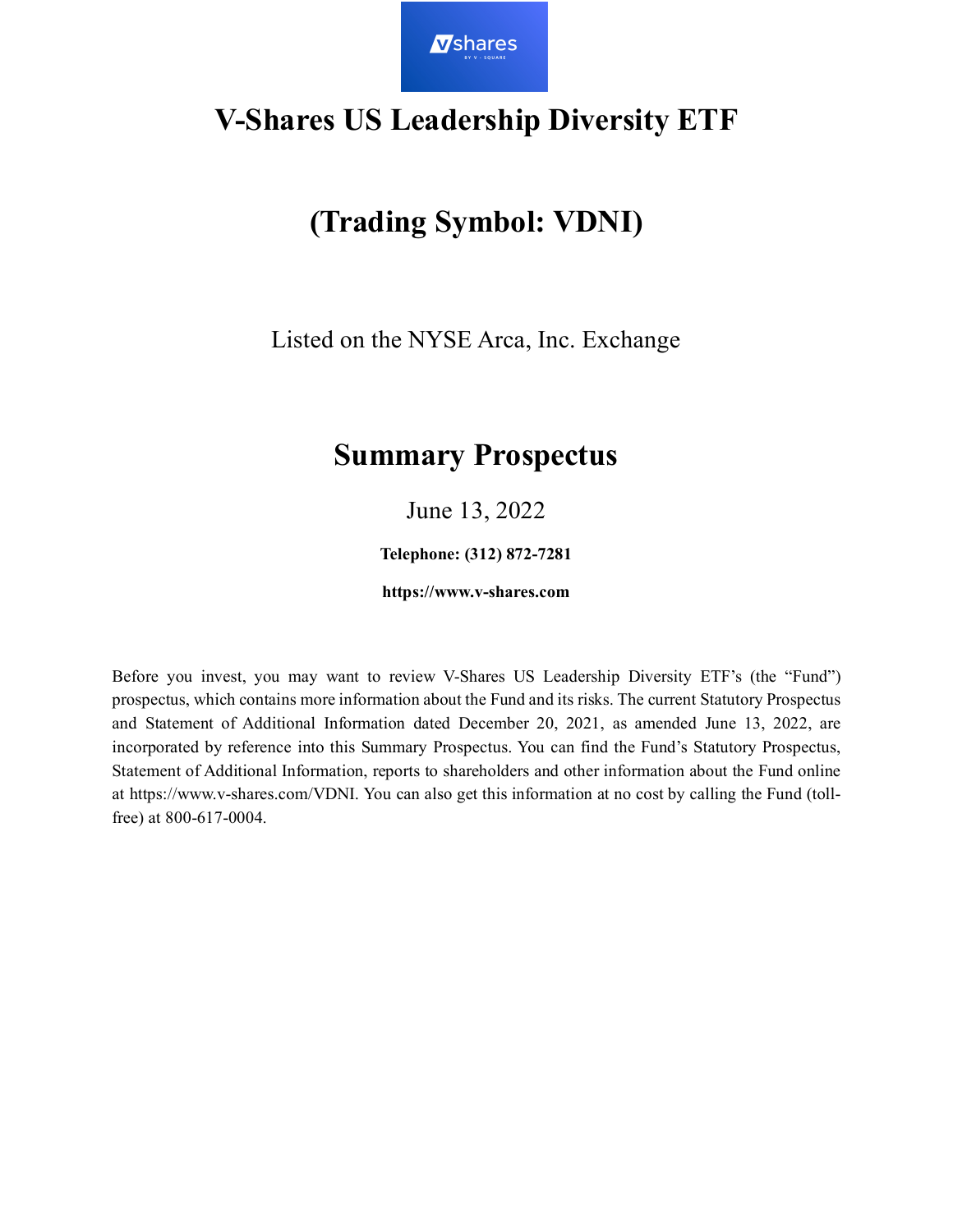#### **Investment Objective**

The Fund seeks to track the investment results of the ISS ESG U.S. Diversity Index (the "Underlying Index"), which is composed of U.S. large, mid, and small capitalization stocks of companies exhibiting broad ethnic and gender representation for Directors and Named Executive Officers (NEO), as determined by Institutional Shareholder Services, Inc. (the "Index Provider" or "ISS").

### **Fees and Expenses of the Fund**

This table describes the fees and expenses that you may pay if you buy, hold, and sell shares of the Fund. You may pay other fees, such as brokerage commissions and other fees to financial intermediaries, which are not reflected in the tables and example below.

| <b>Annual Fund Operating Expenses</b>                                             |          |
|-----------------------------------------------------------------------------------|----------|
| (expenses that you pay each year as a percentage of the value of your investment) |          |
| Management Fees                                                                   | $0.29\%$ |
| Distribution and Service (Rule 12b-1) Fees                                        | $0.00\%$ |
| Other Expenses                                                                    | $0.00\%$ |
| <b>Total Annual Fund Operating Expenses</b>                                       | 0.29%    |

### **Example**

This Example is intended to help you compare the cost of investing in the Fund with the cost of investing in other funds. The Example assumes that you invest \$10,000 in the Fund for the time periods indicated and then sell all of your shares at the end of those periods. The Example also assumes that your investment has a 5% return each year and that the Fund's operating expenses remain the same. Although your actual costs may be higher or lower, based on these assumptions your costs would be:

| 1 Year | 3 Years |
|--------|---------|
| \$29   | \$94    |

## **Portfolio Turnover**

The Fund pays transaction costs, such as commissions, when it buys and sells securities (or "turns over" its portfolio). A higher portfolio turnover rate may indicate higher transaction costs and may result in higher taxes when Fund shares are held in a taxable account at the shareholder level. These costs, which are not reflected in annual fund operating expenses or in the example above, affect the Fund's performance. No portfolio turnover rate is provided for the Fund because the Fund had not commenced operations prior to the date of this Prospectus.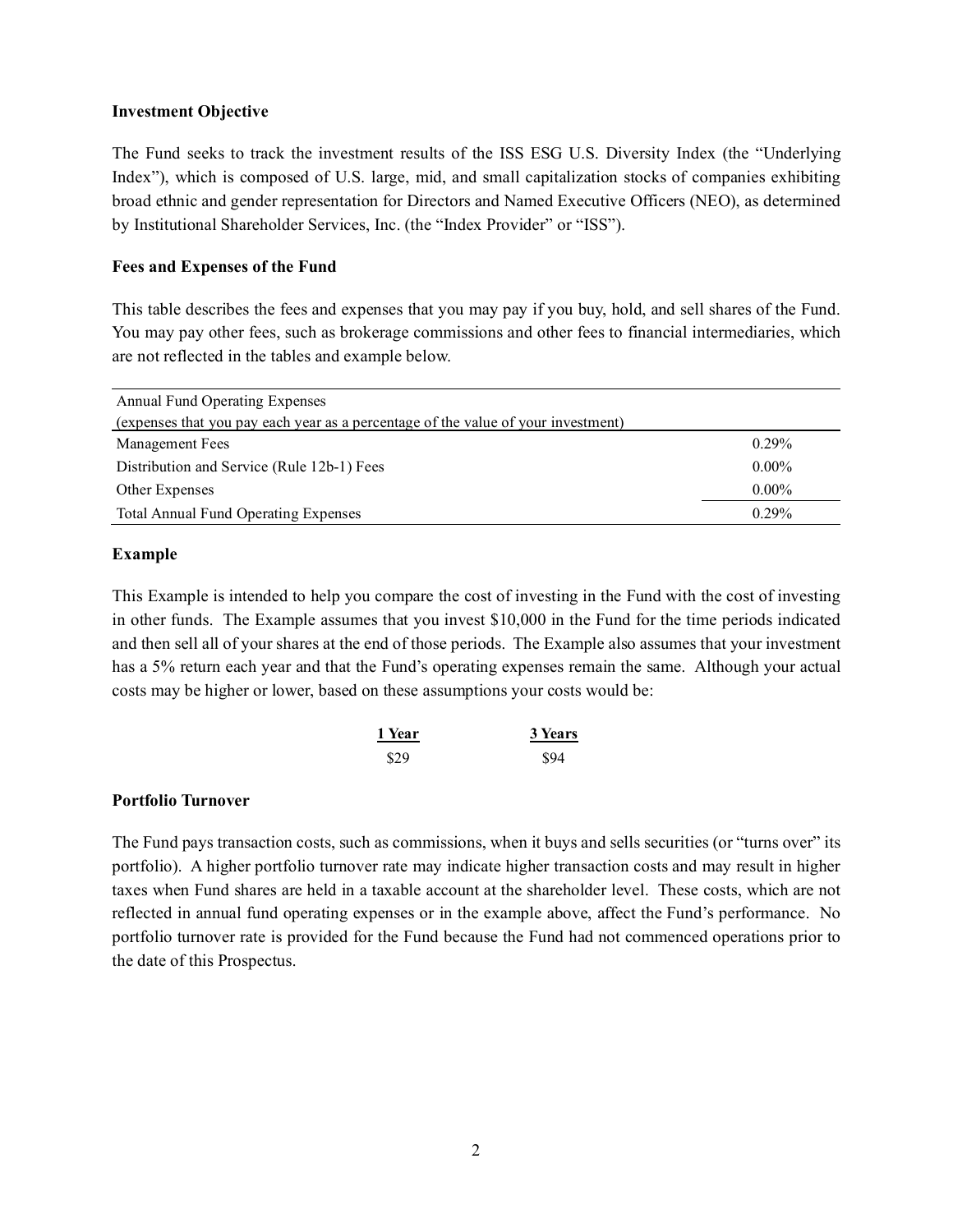## **Principal Investment Strategies**

The Fund seeks to track the investment results of the ISS ESG U.S. Diversity Index (the "Underlying Index").

The Underlying Index is a free float-adjusted market capitalization weighted equity index designed to reflect the equity performance of U.S. companies exhibit broad ethnic and gender representation for Directors and Named Executive Officers (NEO), as determined by the Index Provider. The Index is calculated, administered, and published by Solactive AG ("Solactive") assuming the role as administrator (the "Index Administrator"). From time to time, the Index, and as a result the Fund, may focus its investments in securities of companies in the same economic sector, including the Information Technology sector. As of December 6, 2021, approximately 40% of the Fund consists of companies in the Information Technology sector.

The Index is calculated as a price return, net total return and gross total return index. A price return index reflects the market price movements disregarding any payments made in respect of the index components, such as ordinary cash dividends. A net total return index calculation considers payments, such as dividends, after the deduction of any withholding tax, and a gross total return index considers payments made in respect of the index components without the deduction of any withholding tax.

The index universe is comprised of U.S. large, mid, and small capitalization companies' stocks listed on an exchange in the U.S. The index universe is described in detail in the guideline of the Solactive Global Benchmark Series (https://solactive.com/downloads/Guideline-Solactive-GBS-Benchmark-Series.pdf). The determination of the index universe is fully rule-based, and the Index Administrator cannot make any discretionary decisions.

As of July 30, 2021, the Underlying Index includes approximately 405 component securities. V-Square Quantitative Management (the "Adviser") uses a "passive" or indexing approach to try to achieve the Fund's investment objective.

Unlike many investment companies, the Fund does not try to "beat" the index it tracks and does not seek temporary defensive positions when markets decline or appear overvalued. Indexing may eliminate the chance that the Fund will substantially outperform the Underlying Index but also may reduce some of the risks of active management, such as poor security selection. Indexing seeks to achieve lower costs and better after-tax performance by aiming to keep portfolio turnover low in comparison to actively managed investment companies. The Fund uses a full replication methodology when practical to manage the Fund. The Fund seeks to track the investment results of the Underlying Index before fees and expenses of the Fund. The Fund may lend securities representing up to one-third of the value of the Fund's total assets (including the value of any collateral received). The Underlying Index is sponsored by ISS, which is independent of the Fund and of the Adviser. The Index Administrator determines the composition and relative weightings of the securities in the Underlying Index and publishes information regarding the market value of the Underlying Index.

Based on the index universe, the initial composition of the index as well as any selection for an ordinary rebalance is determined on the selection day and based on the ISS ESG Director & Executive Diversity dataset provided by ISS. All companies for which an evaluation based on the dataset is not possible due to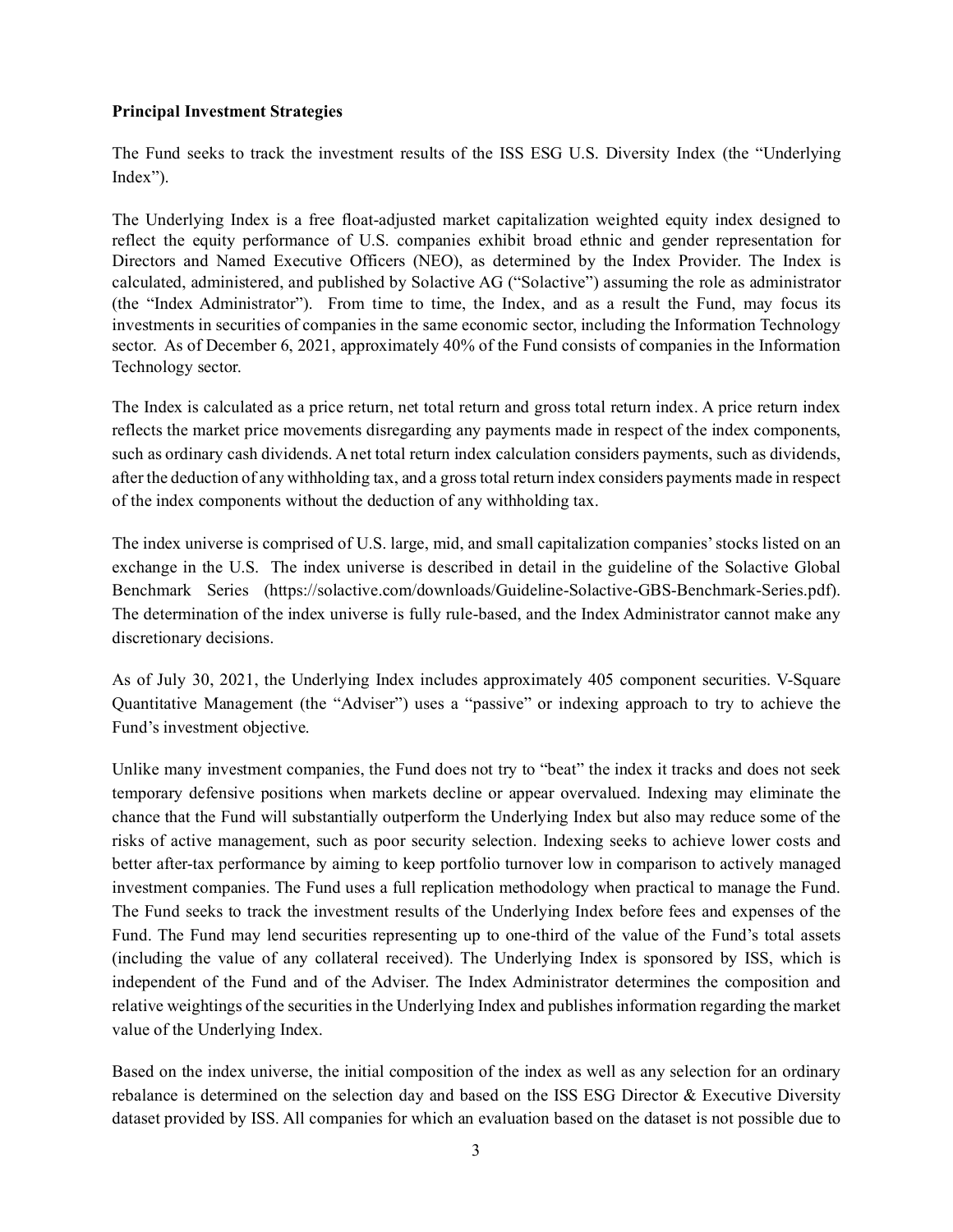insufficient and/or missing information or data are excluded. The index includes securities from the index universe that are issued by companies that meet all four of the below criteria:

- 1. Company is a U.S. Company.
- 2. Company's Board has a 35% combined minimum of women or ethnically diverse Directors.
- 3. Company has a combined minimum of three distinct ethnically diverse individuals among Directors or Named Executive Officers, or a minimum of two such individuals if the CEO or Board Chair is ethnically diverse.
- 4. Company has a combined minimum of three distinct women among Directors or Named Executive Officers, or a minimum of two women if the CEO or Board Chair is a woman.

The Index is premised on the notion that general diversity among an organization's workforce is a matter that is effectively promoted and implemented down the ranks of the company from the top, with the goal being to achieve effective diversity and inclusion at the whole workforce level. The research reported by ISS ESG and others has consistently confirmed that focusing on diversity at the senior leadership level allows firms to effectively achieve the outcome of diversity and inclusion in general.

The selection of the index components is fully rule-based, and the Index Administrator cannot make any discretionary decision. On each selection day, each index component is assigned a weight according to its free float market capitalization. Individual index component weights are capped at 9.5%. The excess weight is distributed proportionally across the remaining constituents. For example, if an individual index component weight is 10.5%, the excess weight over the 9.5% cap is 1%. This excess weight is to be distributed to the remaining index components representing a total of 89.5%. It is allocated proportionally, in such a manner that the remaining index individual components' weights are proportionally increased and sum to 90.5%.

The index is adjusted on the rebalance day after close of business to reflect the new selection of the index components determined on the selection day. The selection day is the day when the index revised composition is determined. The selection day is 20 calculation days before the actual rebalance days. A calculation day is every weekday from Monday to Friday. The rebalance day is the day when the index new composition (determined on the selection day) is implemented. The rebalance day is the first Wednesday in May and November. If that day is not an eligible rebalance day, the rebalance day will be the immediately following eligible rebalance day. An eligible rebalance day is each day that is a trading day at the New York Stock Exchange, the London Stock Exchange, the EUREX Exchange, and the Tokyo Stock Exchange. As a summary, the index new composition is determined approximately four weeks ahead of rebalance day, and the index is adjusted on rebalance day. The components of the Underlying Index are likely to change over time.

The Fund intends to be diversified in approximately the same proportion as the Underlying Index is diversified. The Fund may become "non-diversified," as defined in the 1940 Act, solely as a result of a change in relative market capitalization or index weighting of one or more constituents of the Underlying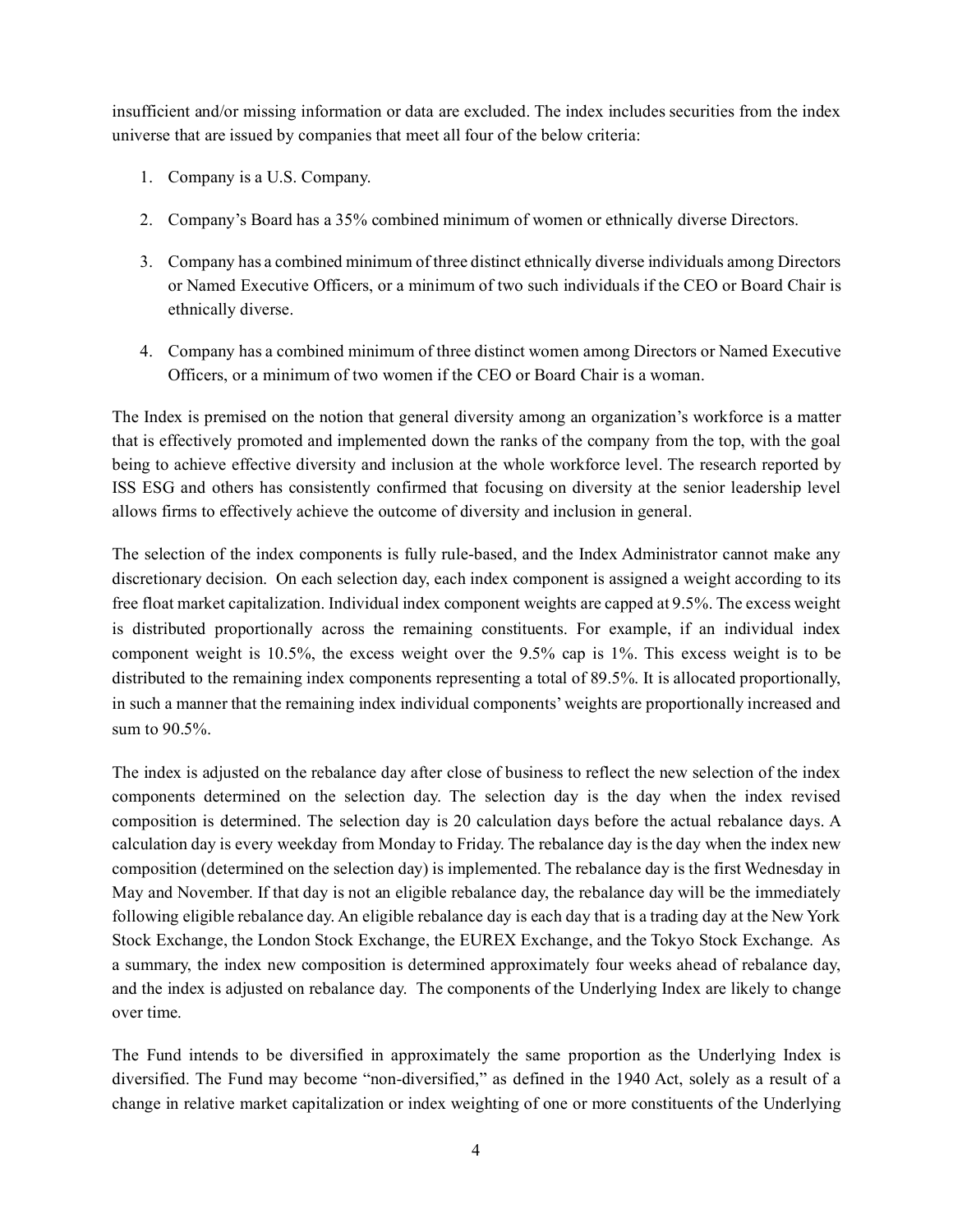Index. A "non-diversified" fund generally invests a greater proportion of its assets in the securities of one or more issuers and invests overall in a smaller number of issuers than a diversified fund. Shareholder approval will not be sought if the Fund becomes non-diversified due solely to a change in the relative market capitalization or index weighting of one or more constituents of the Underlying Index.

## **Principal Risks**

As with all funds, a shareholder of the Fund is subject to the risk that his or her investment could lose money. The principal risks affecting shareholders' investments in the Fund are set forth below. An investment in the Fund is not a bank deposit and is not insured or guaranteed by the FDIC or any government agency.

*General Market Risk.* The Fund is subject to the risk that it will not achieve its investment objective and that the value of an investment in its securities could decline substantially and cause you to lose some or all of your investment. The Fund's net asset value ("NAV") and investment return will fluctuate based upon changes in the value of its portfolio securities. Certain securities in the Fund's portfolio may be worth less than the price originally paid for them, or less than they were worth at an earlier time.

*Equity Securities Risk*. The equity securities held in the Fund's portfolio may experience sudden, unpredictable drops in value or long periods of decline in value. This may occur because of factors that affect securities markets generally or factors affecting specific industries, sectors, geographic markets, or companies in which the Fund invests.

*Securities Lending Risk.* There are certain risks associated with securities lending, including the risk that when lending portfolio securities, the securities may not be available to the Fund on a timely basis and the Fund may, therefore, lose the opportunity to sell the securities at a desirable price.

*Investment Focus Risk.* Because the Index is composed only of U.S. companies that exhibit broad ethnic and gender representation, there is a risk that companies included in the Index may underperform companies that are not part of the Index.

*Mid-Cap and Small-Cap Companies Risk.* Companies defined as small and mid-cap securities may involve greater risk than is normally associated with large cap companies, and as a result may be more volatile and less liquid than the securities of large-cap companies, and may have returns that vary substantially from the overall securities markets.

*Large-Cap Company Risk.* The Fund's investment in larger companies is subject to the risk that larger companies are sometimes unable to attain the high growth rates of successful, smaller companies, especially during extended periods of economic expansion.

*ETF Risks.* The Fund is an ETF, and, as a result of an ETF's structure, it is exposed to the following risks:

• *Authorized Participants, Market Makers, and Liquidity Providers Concentration Risk*. The Fund has a limited number of financial institutions that may act as Authorized Participants ("APs"). In addition, there may be a limited number of market makers and/or liquidity providers in the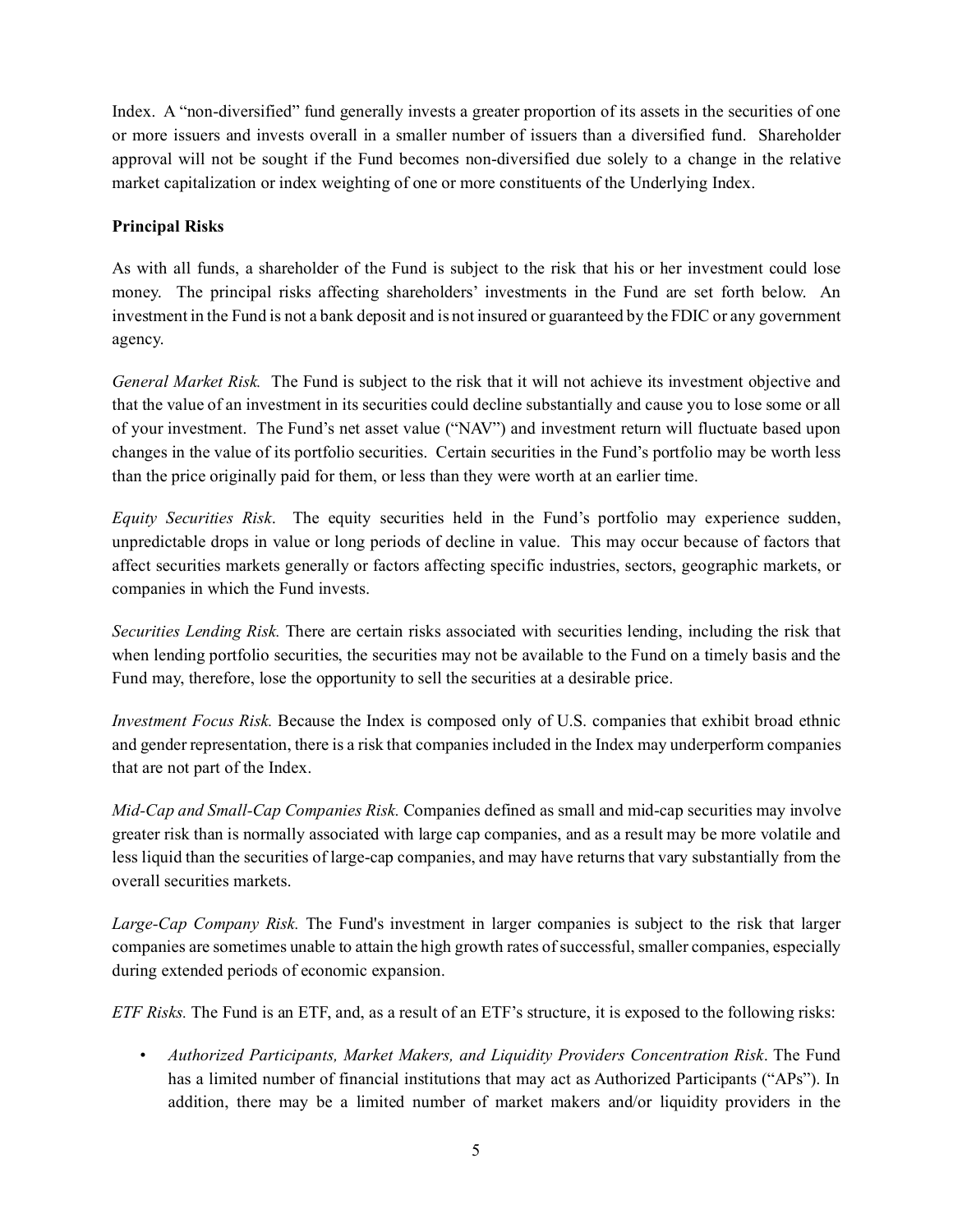marketplace. To the extent either of the following events occur, Shares may trade at a material discount to NAV and possibly face delisting: (i) APs exit the business or otherwise become unable to process creation and/or redemption orders and no other APs step forward to perform these services, or (ii) market makers and/or liquidity providers exit the business or significantly reduce their business activities and no other entities step forward to perform their functions.

- *Cash Redemption Risk*. The Fund's investment strategy may require it to redeem shares for cash or to otherwise include cash as part of its redemption proceeds. The Fund may be required to sell or unwind portfolio investments to obtain the cash needed to distribute redemption proceeds. This may cause the Fund to recognize a capital gain that it might not have recognized if it had made a redemption in-kind. As a result, the Fund may pay out higher annual capital gain distributions than if the in-kind redemption process was used.
- *Costs of Buying or Selling Shares.* Due to the costs of buying or selling Shares, including brokerage commissions imposed by brokers and bid-ask spreads, frequent trading of Shares may significantly reduce investment results and an investment in Shares may not be advisable for investors who anticipate regularly making small investments.
- *Shares May Trade at Prices Other Than NAV*. As with all ETFs, Shares may be bought and sold in the secondary market at market prices. Although it is expected that the market price of Shares will approximate the Fund's NAV, there may be times when the market price of Shares is more than the NAV intra-day (premium) or less than the NAV intra-day (discount) due to supply and demand of Shares or during periods of market volatility. This risk is heightened in times of market volatility, periods of steep market declines, and periods when there is limited trading activity for Shares in the secondary market, in which case such premiums or discounts may be significant. Because securities held by the Fund may trade on foreign exchanges that are closed when the Fund's primary listing exchange is open, there are likely to be deviations between the current price of a security and the security's last quoted price from the closed foreign market. This may result in premiums and discounts that are greater than those experienced by domestic ETFs.
- *Trading*. Although Shares are listed for trading on the New York Stock Exchange (the "Exchange") and may be traded on U.S. exchanges other than the Exchange, there can be no assurance that Shares will trade with any volume, or at all, on any stock exchange. In stressed market conditions, the liquidity of Shares may begin to mirror the liquidity of the Fund's underlying portfolio holdings, which can be significantly less liquid than Shares, and this could lead to differences between the market price of the Shares and the underlying value of those Shares.

*Information Technology Sector Risk.* Market or economic factors impacting technology companies and companies that rely heavily on technological advances could have a major effect on the value of the Fund's investments. The value of stocks of technology companies and companies that rely heavily on technology is particularly vulnerable to rapid changes in technology product cycles, rapid product obsolescence, government regulation and competition, both domestically and internationally, including competition from foreign competitors with lower production costs. Stocks of technology companies and companies that rely heavily on technology, especially those of smaller, less-seasoned companies, tend to be more volatile than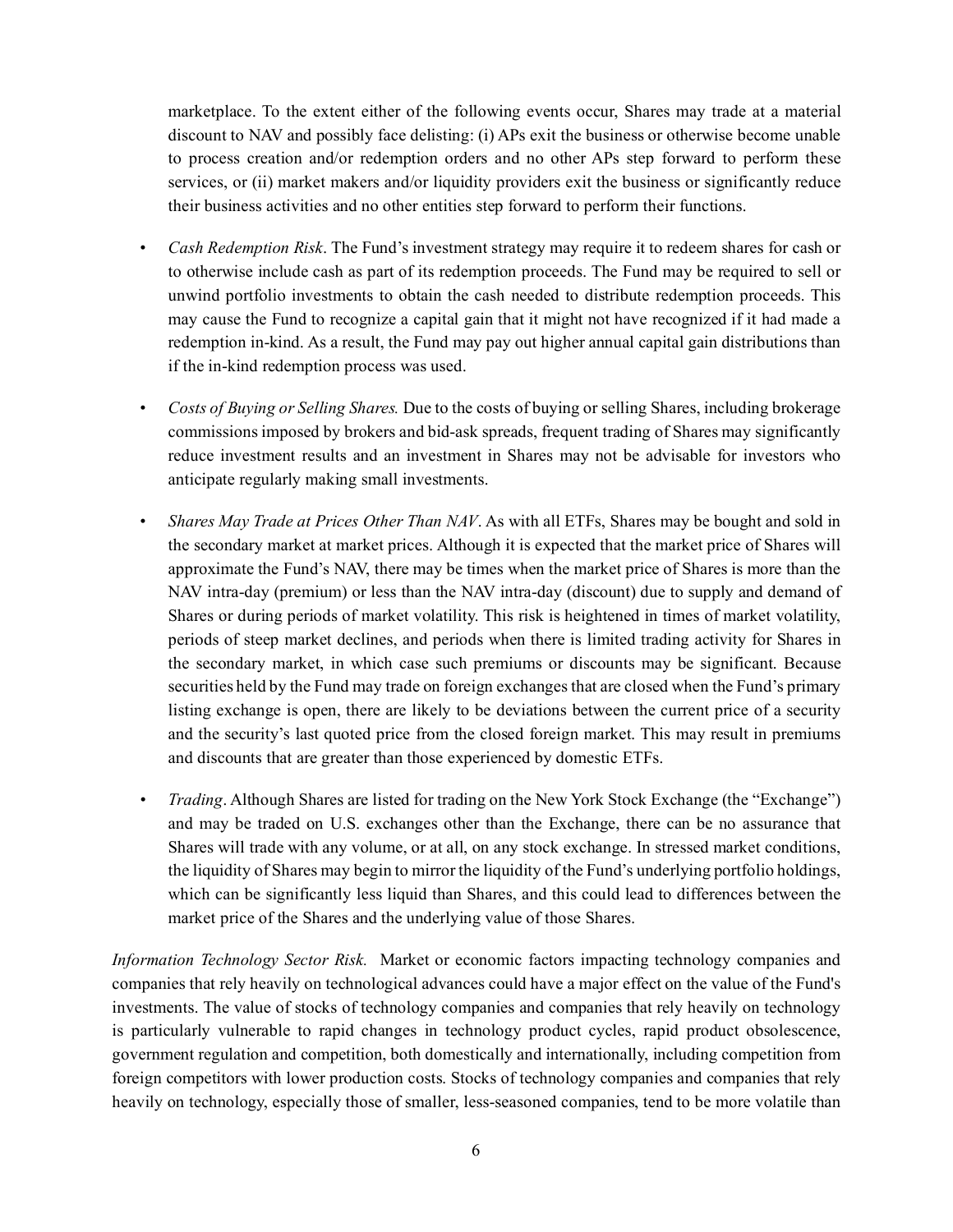the overall market. Technology companies are heavily dependent on patent and intellectual property rights, the loss or impairment of which may adversely affect profitability. Additionally, companies in the technology sector may face dramatic and often unpredictable changes in growth rates and competition for the services of qualified personnel."

*Liquidity Risk.* The Fund may be exposed to liquidity risk when trading volume, lack of a market maker, or legal restrictions impair the Fund's ability to sell particular securities at an advantageous price or in a timely manner. Illiquid or restricted securities cannot be sold immediately because of statutory and contractual restrictions on resale.

*Passive Investment Risk*. The Fund is not actively managed and therefore the Fund generally will not sell a security due to current or projected underperformance of a security, industry or sector, unless that security is removed from the Underlying Index or the selling of the security is otherwise required upon a rebalancing of the Underlying Index.

*Tracking Error Risk.* There is no guarantee that the Fund will achieve a high degree of correlation to the Underlying Index and therefore achieve its investment objective. The Fund's return may not match the return of its Underlying Index for a number of reasons, including differences between the securities held in the Fund's portfolio and those included in the Underlying Index, pricing differences, transaction costs, the Fund's holding of cash, differences in timing of the accrual of distributions, changes to the Underlying Index or the need to meet various new or existing regulatory requirements. Consequently, the performance of the Fund may diverge from that of its Underlying Index. This risk may be heightened during times of increased market volatility or other unusual market conditions, or due to delays of the Fund in purchasing and selling securities. Tracking error also may result because the Fund incurs fees and expenses, while the Underlying Index does not.

*Absence of Active Trading Market Risk*. Although shares of the Fund are listed for trading on one or more stock exchanges, there can be no assurance that an active trading market for such shares will develop or be maintained. There can be no assurance that the requirements necessary to maintain the listing or trading of Fund shares will continue to be met or will remain unchanged.

*Shares May Trade at Prices Different than NAV Per Share*. Disruptions to creations and redemptions, the existence of extreme market volatility or potential lack of an active trading market for shares of the Fund may result in shares trading at a significant premium or discount to NAV. If a shareholder purchases shares when the market price is at a premium to the NAV or sells shares when the market price is at a discount to the NAV, the shareholder may sustain losses.

*Trading Risks*. The Fund faces numerous trading risks, including disruption in the creation/redemption process of the Fund and losses from trading in the secondary markets. Secondary market trading in Fund shares may be halted by a stock exchange because of market conditions or other reasons or due to extraordinary market volatility pursuant to "circuit breaker" rules on the exchange or market. Additionally, an exchange or market may also close or issue trading halts on specific securities, or the ability to buy or sell certain securities or financial instruments may be restricted, which may result in the Fund being unable to buy or sell certain securities or financial instruments. In such circumstances, the Fund may be unable to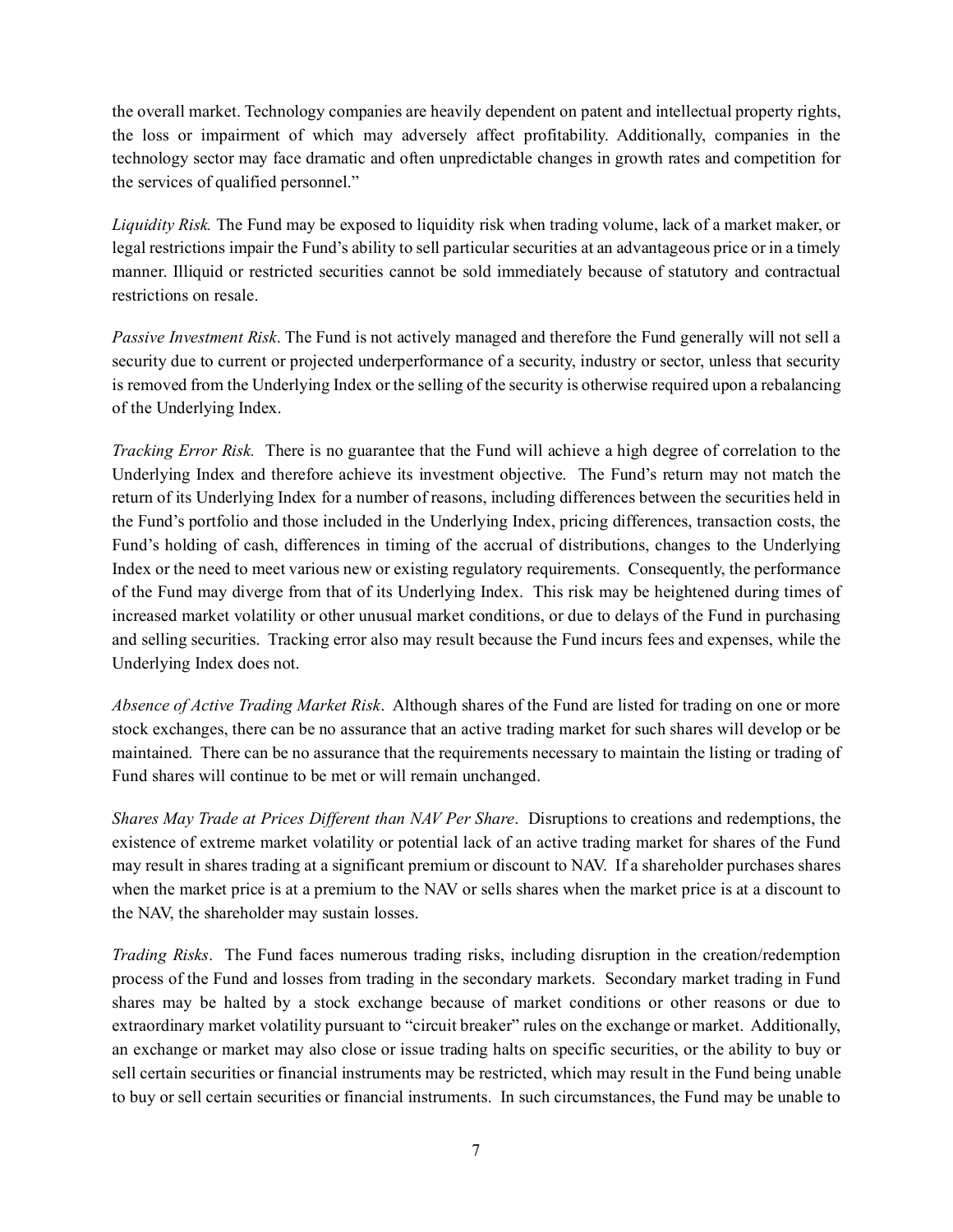rebalance its portfolio, may be unable to accurately price its investments and/or may incur substantial trading losses.

*Legal and Regulatory Change Risks.* The regulatory environment for investment companies is evolving, and changes in regulation may adversely affect the value of the Fund's investments and its ability to pursue its trading strategy. The effect of any future regulatory change on the Fund could be substantial and adverse.

*Methodology Risks.* The Index Provider relies on various sources of information to assess the criteria of issuers included in the Underlying Index, including information that may be based on assumptions and estimates. Neither the Fund nor the Index Provider can offer assurances that Underlying Index's calculation methodology or sources of information will provide an accurate assessment of included issuers or that the included issuers will provide the Fund with the market exposure it seeks.

*Epidemic Risk*. Widespread disease, including pandemics and epidemics have been and can be highly disruptive to economies and markets, adversely impacting individual companies, sectors, industries, markets, currencies, interest and inflation rates, credit ratings, investor sentiment, and other factors affecting the value of the Fund's investments. Given the increasing interdependence among global economies and markets, conditions in one country, market, or region are increasingly likely to adversely affect markets, issuers, and/or foreign exchange rates in other countries, including the U.S. These disruptions could prevent the Fund from executing advantageous investment decisions in a timely manner and negatively impact the Fund's ability to achieve their investment objectives. Any such event(s) could have a significant adverse impact on the value and risk profile of the Fund.

*Change in Diversification Status*. In seeking to track its Underlying Index, the Fund may become nondiversified as a result of a change in relative market capitalization or index weighting of one or more constituents of the Underlying Index. In such circumstances, the Fund may be more sensitive to economic, business, political or other changes affecting individual issuers or investments than a diversified fund, which may negatively impact the Fund's performance and result in greater fluctuation in the value of the Fund's shares.

### **Performance Information**

The Fund is new and therefore does not have a performance history for a full calendar year. In the future, performance information for the Fund will be present in this section. Updated performance is also available on the Fund's website at v-shares.com.

### **Investment Adviser and Sub-Adviser**

V-Square Quantitative Management, LLC ("V-Square" or the "Adviser") serves as the investment adviser to the Fund. Vident Investment Advisory, LLC ("VIA", the "Sub-Adviser") serves as sub-adviser to the Fund.

### **Portfolio Managers**

The Fund is managed by the sub-adviser's portfolio management team. The individual members of the team jointly and primarily responsible for the day-to-day management of the Fund's portfolio are described